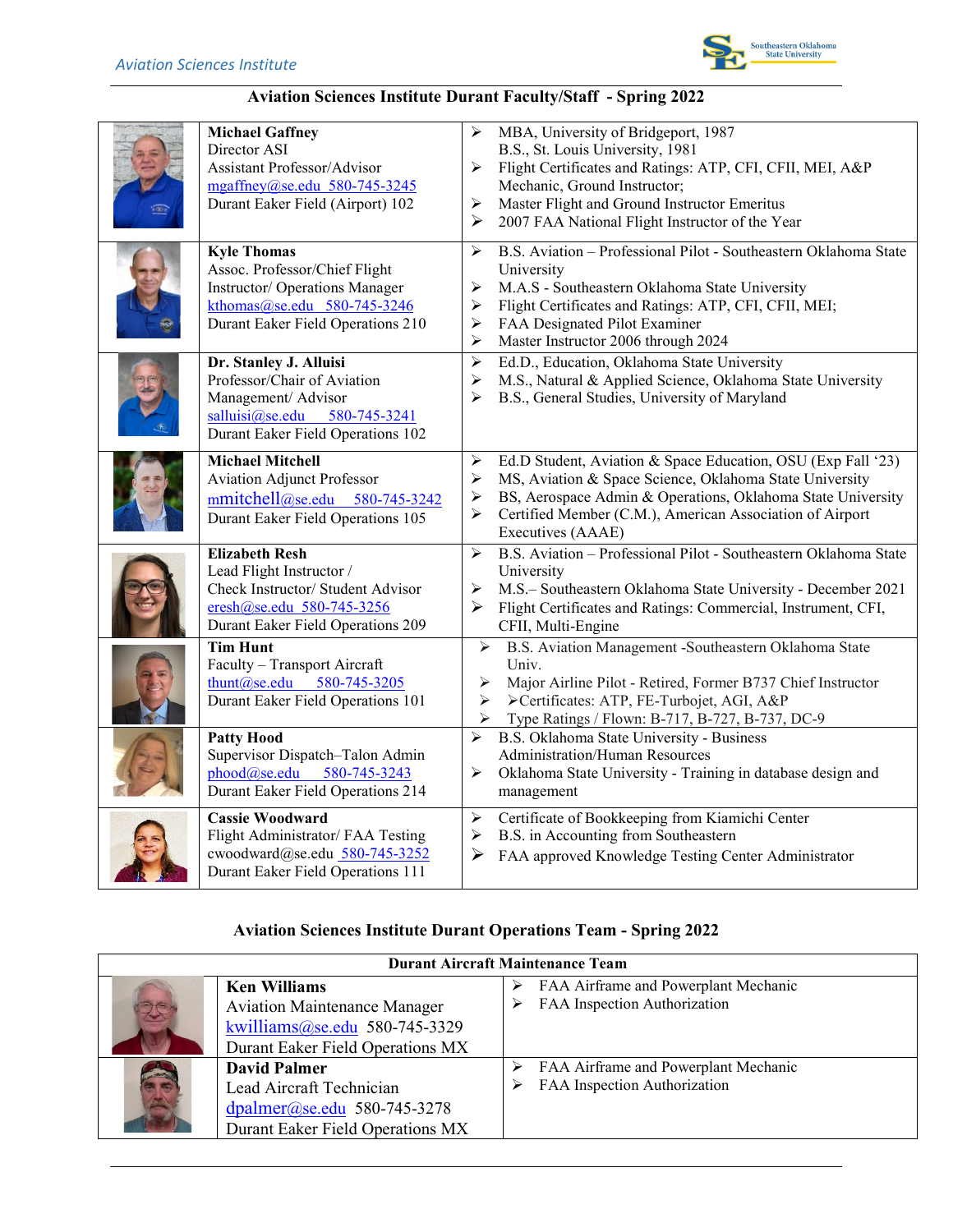| <b>Jordan Blackburn</b><br>Quality Inspector<br>jblackburn@se.edu 580-745-3284<br>Durant Eaker Field Operations MX                                                       | ➤<br>➤      | FAA Airframe and Powerplant Mechanic<br>FAA Inspection Authorization                                                                                                                          |
|--------------------------------------------------------------------------------------------------------------------------------------------------------------------------|-------------|-----------------------------------------------------------------------------------------------------------------------------------------------------------------------------------------------|
| <b>Danny Davidson</b><br>A&P Technician<br>davidson@se.edu 580-745-3281<br>Durant Eaker Field Operations MX                                                              | ➤           | FAA Airframe and Powerplant Mechanic                                                                                                                                                          |
| <b>Layla Shull</b><br>$A\&P$ Technician – in training<br>lshull@se.edu 580-745-3280<br>Durant Eaker Field Operations MX                                                  | ➤           | Kiamichi Tech Maintenance Certification                                                                                                                                                       |
| <b>John Russell</b><br>Airframe Technician -Student Worker<br>$\frac{1 \text{shull}(a) \text{se.edu}}{1 \text{se.edu}}$ 580-745-3281<br>Durant Eaker Field Operations MX | ⋗           | FAA Airframe Mechanic                                                                                                                                                                         |
| <b>Jeff Tate</b><br><b>Inventory Control</b><br>jtate@se.edu 580-745-3234<br>Durant Eaker Field Operations MX                                                            | ➤<br>➤<br>⋗ | Talon RMS Implementation<br><b>Inventory Control</b><br>Aircraft GPS database                                                                                                                 |
| <b>Durant Flight Training Team</b>                                                                                                                                       |             |                                                                                                                                                                                               |
| <b>Mackenzie Kraus</b><br>Senior Instructor/Team Lead<br>mkraus@se.edu 580-745-3262<br>Durant Eaker Field Operations 207                                                 | ➤<br>➤      | B.S. Aviation - Professional Pilot - Southeastern<br>Oklahoma State University (Pending)<br>Flight Certificates and Ratings: Commercial, Instrument,<br><b>CFI</b>                            |
| <b>Aaron McWhorter</b><br>Senior Instructor/Team Lead<br>amcwhorter@se.edu 580-745-3267<br>Durant Eaker Field Operations 207                                             | ≻<br>➤      | B.S. Aviation - Professional Pilot - Southeastern<br>Oklahoma State University (Pending)<br>Flight Certificates and Ratings: Commercial, Instrument,<br>CFI,                                  |
| <b>Aaron Furton</b><br>Senior Instructor/Team Lead<br>afurton@se.edu 580-745-3230<br><b>Durant Eaker Field Operations 208</b>                                            | ➤<br>➤      | B.S. Aerospace Administration and Operations Technical<br>Service Management-Oklahoma State University<br>Flight Certificates and Ratings: Commercial, Instrument,<br>CFI, CFII, Multi-Engine |
| <b>William Moret</b><br>Senior Instructor/Team Lead<br>wmoret@se.edu 580-745-3254<br>Durant Eaker Field Operations 207                                                   | ➤<br>➤      | B.S. Aviation - Professional Pilot - Southeastern<br>Oklahoma State University (Pending)<br>Flight Certificates and Ratings: Commercial, Instrument,<br>CFI, CFII                             |
| <b>John Hurley</b><br>Staff Flight Instructor/ Safety Officer<br>jhurley@se.edu 580-745-3258<br>Durant Eaker Field Operations 115                                        | ➤<br>➤<br>➤ | B.S. Aviation - Professional Pilot - Southeastern<br>Oklahoma State University (Pending)<br>Flight Certificates and Ratings: Commercial, Instrument,<br>CFI, CFII,<br>Safety Officer          |
| <b>Jantz Kendrix</b><br><b>Staff Flight Instructor</b><br>jkendrix@se.edu 580-745-3265<br>Durant Eaker Field Operations 119                                              | ➤<br>➤      | B.S. Aviation - Professional Pilot - Southeastern<br>Oklahoma State University (Pending)<br>Flight Certificates and Ratings: Commercial, Instrument,<br>CFI, CFII,                            |
| <b>Harrison Chilton</b><br><b>Staff Flight Instructor</b><br>hchilton@se.edu 580-745-3276<br>Durant Eaker Field Operations 118                                           | ➤<br>➤      | <b>ATP Flight School</b><br>Flight Certificates and Ratings: Commercial, Instrument,<br>CFI, CFII, Multi-Engine                                                                               |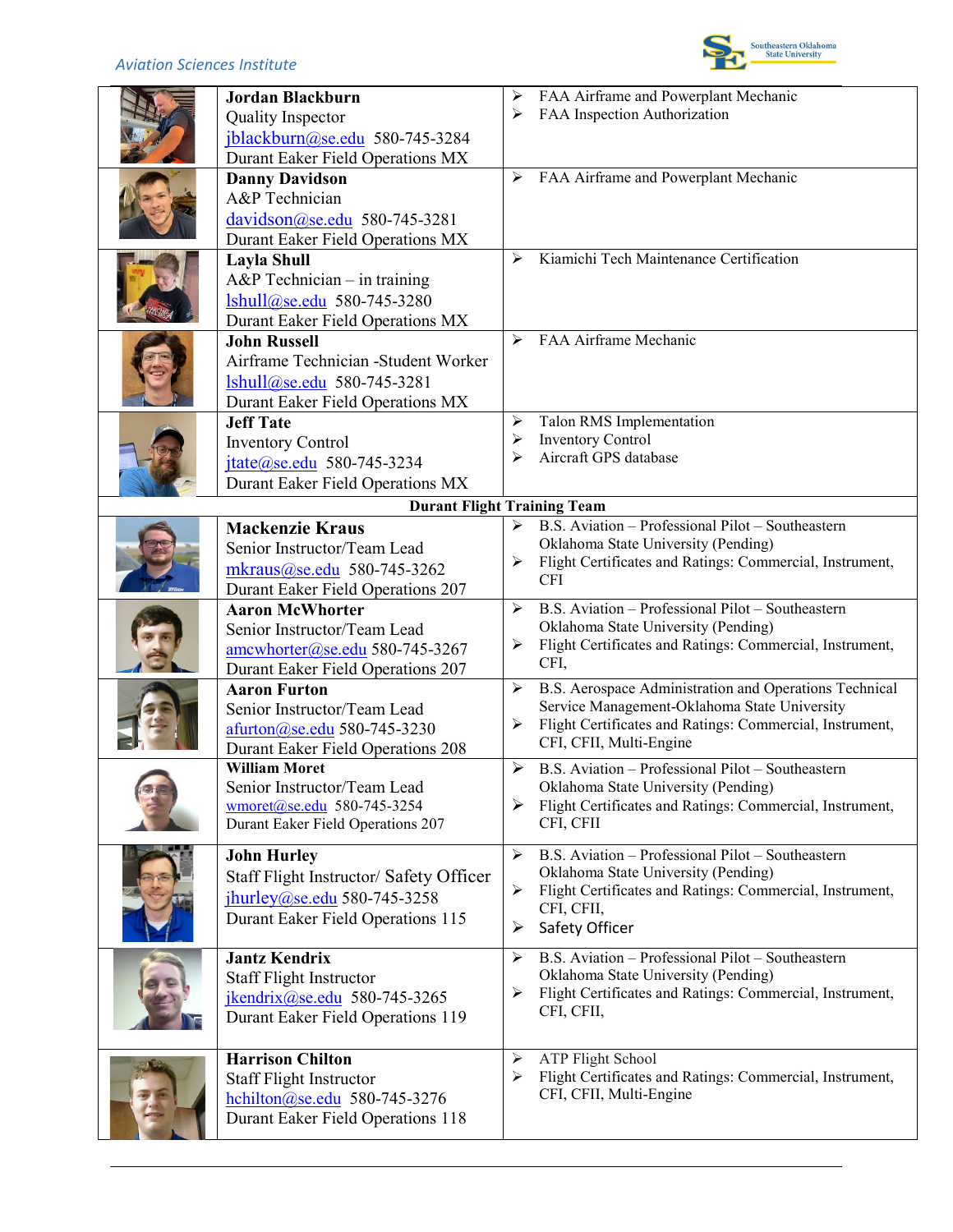

| <b>Spencer Jaye</b><br><b>Staff Flight Instructor</b><br>sjaye@se.edu 580-745-3236<br>Durant Eaker Field Operations 117                 | ➤<br>➤                | B.S. Aviation - Professional Pilot - Southeastern<br>Oklahoma State University<br>Flight Certificates and Ratings: Commercial, Instrument,<br>CFI, CFII,                                                         |
|-----------------------------------------------------------------------------------------------------------------------------------------|-----------------------|------------------------------------------------------------------------------------------------------------------------------------------------------------------------------------------------------------------|
| <b>Robin Ahmadi</b><br><b>Staff Flight Instructor</b><br>rahmadi@se.edu 580-745-3211<br><b>Durant Eaker Field Operations 208</b>        | ➤<br>➤                | MBA, MS Finance, MS, Management Sciences, Graduate<br>Teaching Certificate, BS Finance, from the University of<br>Texas at Dallas<br>Flight Certificates and Ratings: Commercial, Instrument,<br>CFI, MEI        |
| <b>Dalton Battles</b><br><b>Staff Flight Instructor</b><br>dhair@se.edu 580-745-3249<br>Durant Eaker Field Operations 205               | ➤                     | Flight Certificates and Ratings: Commercial, Instrument,<br>FAA Flight Instructor                                                                                                                                |
| <b>Danny Hair</b><br><b>Staff Flight Instructor</b><br>dhair@se.edu 580-745-3255<br>Durant Eaker Field Operations 115                   | ➤                     | Flight Certificates and Ratings: Commercial, Instrument,<br>FAA Flight Instructor                                                                                                                                |
| <b>Ethan Cope</b><br><b>Staff Flight Instructor</b><br>ecope@se.edu 580-745-3270<br>Durant Eaker Field Operations 205                   | ➤                     | Flight Certificates and Ratings: Commercial, Instrument,<br>FAA Flight Instructor                                                                                                                                |
| <b>Trey Bradshaw</b><br><b>Staff Flight Instructor</b><br>wbradshaw@se.edu 580-745-3182<br>Durant Eaker Field Operations 120            | ➤                     | Flight Certificates and Ratings: Commercial, Instrument,<br>FAA Flight Instructor                                                                                                                                |
| <b>Bryce Peacock</b><br><b>Staff Flight Instructor</b><br>bpeacock@se.edu 580-745-3263<br>Durant Eaker Field Operations 117             | ➤                     | Flight Certificates and Ratings: Commercial, Instrument,<br>FAA Flight Instructor                                                                                                                                |
| <b>Joseph Roberts</b><br><b>Staff Flight Instructor</b><br>jroberts@se.edu 580-745-3275<br>Durant Eaker Field Operations 118            | $\blacktriangleright$ | Flight Certificates and Ratings: Commercial, Instrument,<br>FAA Flight Instructor                                                                                                                                |
| <b>Jacob Tran</b><br><b>Staff Flight Instructor</b><br>$\frac{\text{itran}(a)$ se.edu 580-745-3250<br>Durant Eaker Field Operations 120 | ≻                     | Flight Certificates and Ratings: Commercial, Instrument,<br>FAA Flight Instructor                                                                                                                                |
| Halterman, John<br>Multiengine Flight Instructor<br>John.f.halterman@hotmail.com<br><b>Durant Eaker Field Operations</b>                | ➤<br>➤<br>➤           | B.S. Mechanical Engineering - West Virginia University<br>M.S. Mechanical Engineering - Purdue University<br>Flight Certificates and Ratings: Commercial, Instrument,<br>ATP, CFI, CFII, Multi-Engine Instructor |